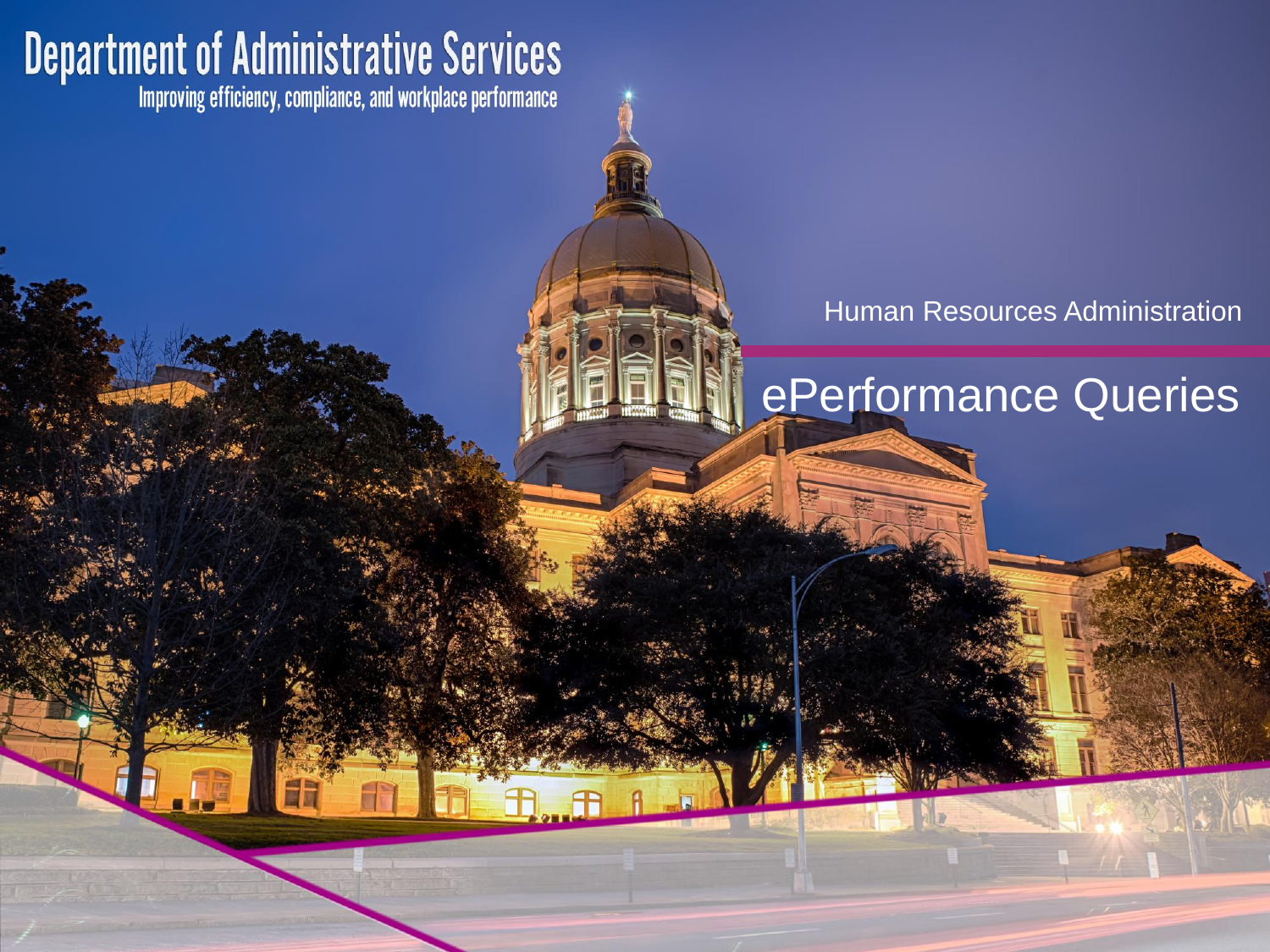

#### What is an ePerfomance query?

A query is a request for information from the ePerformance database.

#### Who can run a query?

HR Administrator can run a query. HR Administrator access is required in PeopleSoft to run ePerformance queries.

#### How to run a query?

Log-on to People Soft  $\rightarrow$  Click on Main Menu  $\rightarrow$ Reporting Tools  $\rightarrow$  Query  $\rightarrow$  Query Manager  $\rightarrow$ Enter the Query name  $\rightarrow$  Click on Search

#### How to get access to HR Administrator Role in PeopleSoft?

A manager can nominate their HR team member(s) in PeopleSoft to get access to HR Administrator Role.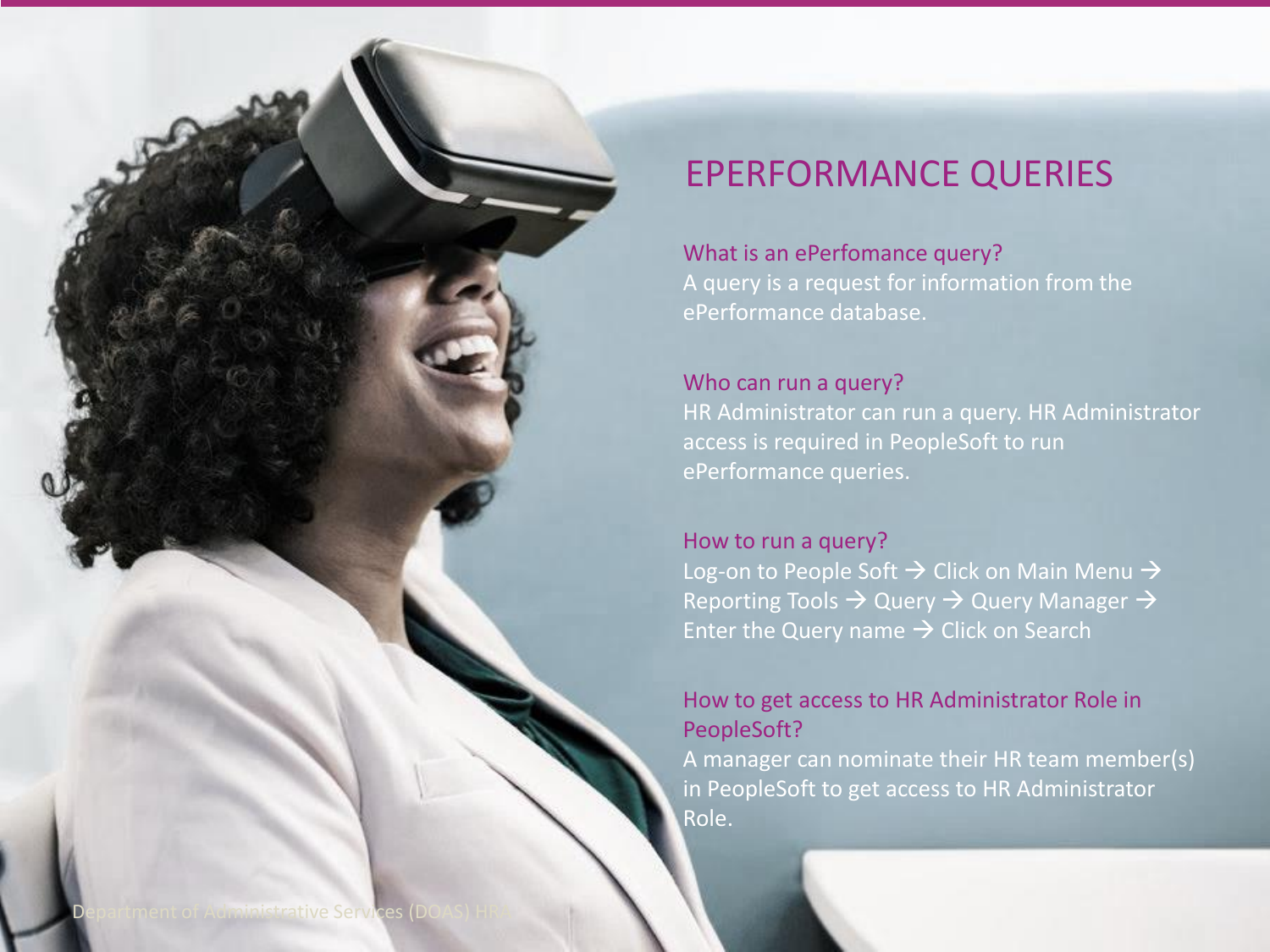### HOW TO RUN A QUERY?

Log-on to People Soft  $\rightarrow$  Click on Main Menu  $\rightarrow$  Reporting Tools  $\rightarrow$ Query  $\rightarrow$  Query Manager

| TeamW                                                  |                                   | Search Menu:                      |       | (3)                   |     |                                                                                                       |                                                   |                                                                       |  |  |
|--------------------------------------------------------|-----------------------------------|-----------------------------------|-------|-----------------------|-----|-------------------------------------------------------------------------------------------------------|---------------------------------------------------|-----------------------------------------------------------------------|--|--|
|                                                        |                                   |                                   |       |                       | ÷   |                                                                                                       |                                                   |                                                                       |  |  |
|                                                        |                                   | <b>PayMatch for North America</b> |       |                       | ٠   |                                                                                                       |                                                   |                                                                       |  |  |
| <b>Self Service Qu</b>                                 | a                                 | <b>Self Service</b>               |       | ь                     | ◎ ▼ |                                                                                                       | <b>News and Announcements</b>                     |                                                                       |  |  |
| Personal li<br>Review a sui                            |                                   | <b>Manager Self Service</b>       |       |                       | Þ   |                                                                                                       |                                                   |                                                                       |  |  |
|                                                        | n                                 | <b>Agency Security</b>            |       | ٠                     |     |                                                                                                       | Employee Self Service - System Change to Din      |                                                                       |  |  |
| <b>View Paycl</b><br>Review curre                      |                                   | <b>Workforce Administration</b>   |       |                       |     |                                                                                                       |                                                   | TeamWorks now requires that ONE. Direct Depos                         |  |  |
|                                                        |                                   | <b>Benefits</b>                   |       | ۰                     |     |                                                                                                       | when multiple direct deposit accounts are used. F |                                                                       |  |  |
|                                                        | n                                 | <b>Workforce Development</b>      |       | ٠                     |     | accounts, please navigate to Employee Self Servi<br>Deposit page to update your accounts. Click `Help |                                                   |                                                                       |  |  |
| <b>Employee Leav</b>                                   | ▭                                 | <b>Organizational Development</b> |       | ۰                     | ö v |                                                                                                       | properly edit your direct deposit accounts.       |                                                                       |  |  |
| Leave                                                  | a                                 | Set Up HCM                        |       | ۰                     |     |                                                                                                       |                                                   |                                                                       |  |  |
| Annual Leave                                           | □<br><b>Enterprise Components</b> |                                   |       |                       | ٠   |                                                                                                       |                                                   | 2017 Electronic W-2s are now available for view                       |  |  |
| <b>Education Suppol</b><br>Holiday Leave<br>Sick Leave | Ò                                 | <b>Worklist</b>                   |       |                       | ь   |                                                                                                       |                                                   |                                                                       |  |  |
|                                                        | Ò                                 | <b>Reporting Tools</b>            | Query |                       |     |                                                                                                       |                                                   | Query Manager<br>Self S                                               |  |  |
|                                                        | a                                 | <b>PeopleTools</b>                |       | <b>Pivot Grid</b>     |     |                                                                                                       |                                                   | jint yo<br>Query Viewer                                               |  |  |
|                                                        | Ħ                                 | <b>Change My Password</b>         |       | <b>Report Manager</b> |     |                                                                                                       |                                                   | You may choose to rece<br>instead of a paper form I                   |  |  |
|                                                        | ≝<br>$\sim$                       | <b>My Personalizations</b>        |       |                       |     |                                                                                                       |                                                   | Consents are effective u<br><b>FLECTR</b><br>navinate to Self Service |  |  |
|                                                        |                                   |                                   |       |                       |     |                                                                                                       |                                                   |                                                                       |  |  |

#### **Query Manager**